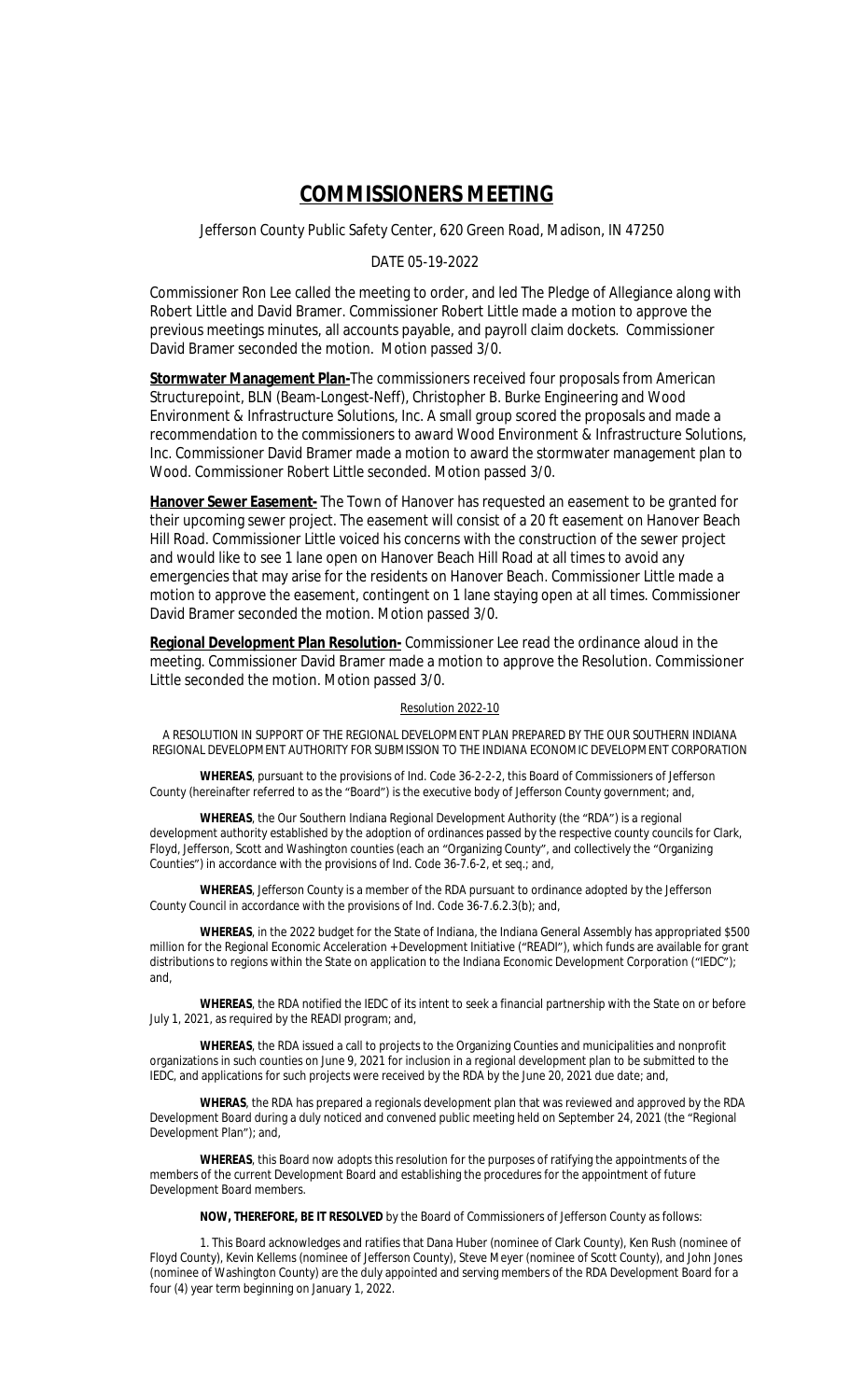2. Upon approval by the executives of at least a majority of the entire membership of the RDA, the following procedures shall apply to the selection and approval of future appointments to the Development Board:

a. On or before November 15 of each year prior to the commencement of a new term for the Development Board members, the Board of County Commissioners of each Organizing County shall nominate a resident citizen of the Organizing County for appointment as a Development Board member commencing on January 1 of the following year.

b. Each Organizing County shall give written notice of its selected nominees to the executive of each of the RDA members, which consist of the following:

(1) The Board of County Commissioners of each of the other Organizing Counties.

- (2) The Mayor of the City of Jeffersonville, Indiana.
- (3) The Mayor of the City of New Albany, Indiana.
- (4) The Mayor of the City of Madison, Indiana.
- (5) The Mayor of the City of Austin, Indiana.
- (6) The Mayor of the City of Scottsburg, Indiana.
- (7) The Mayor of the City of Salem, Indiana.

c. The executives of each of the RDA members shall mail written notice of approval or disapproval regarding each of the nominees to the Development Board and the Organizing Counties on or before December 15 of each year prior to the commencement of a new term for the Development Board members.

So Resolved at a duly noticed and convened public meeting of the Board of Commissioners of Jefferson County, Indiana, held this 19<sup>th</sup> day of May, 2022.

Amendment-Certify Polling Locations- At the March 17<sup>th</sup>, 2022 Commissioner meeting, the Commissioners certified the polling locations as submitted. The following errors were found on the list: Precinct 2-2 was listed as Shawe High School, 201 State Street and Shelby Township Precinct was listed as "former Canaan Elementary School". The corrections have been made to show Precinct 2-2 as E.O. Muncie Elementary School, 800 Lanier Drive and Shelby Township Precinct to list Canaan Community Academy. Commissioner David Bramer made a motion to accept the amendment. Commissioner Robert Little seconded. Motion passed 3/0.

| Precinct              | <b>Polling Place</b>        | <b>Address</b>                 |
|-----------------------|-----------------------------|--------------------------------|
| $1 - 1$               | American Legion             | 707 Jefferson Street           |
| $1 - 2$               | American Legion             | 707 Jefferson Street           |
| $2 - 1$               | Lydia Middleton Elem.       | 714 W Main Street              |
| $2 - 2$               | F.O. Muncie School          | 800 Lanier Drive               |
| 3rd Ward              | Lydia Middleton Elem.       | 714 W Main Street              |
| $4 - 1$               | <b>VFW</b>                  | 3100 Michigan Road             |
| $4-1A$                | <b>VFW</b>                  | 3100 Michigan Road             |
| $4 - 2$               | <b>VFW</b>                  | 3100 Michigan Road             |
| $4 - 2$               | MCHS Gym                    | 743 Clifty Drive               |
| $5-1$                 | E O Muncie School           | 800 Lanier Drive               |
| $5 - 2$               | E O Muncie School           | 800 Lanier Drive               |
| Graham                | Deputy Vol. Fire Dept.      | 14275 W Mulberry Street        |
| Hanover 1             | Hanover Parks Dept.         | 200 Spruce Lane                |
| Hanover <sub>2</sub>  | 4-H Fairgrounds             | 3852 W State Road 256          |
| Hanover <sub>2A</sub> | 4-H Fairgrounds             | 3852 W State Road 256          |
| Hanover 3             | Hanover Parks Dept.         | 200 Spruce Lane                |
| Lancaster             | Dupont Fire Dept.           | 10641 N Reynolds Road          |
| Madison Township 1    | Rykers Ridge Fire Dept.     | 2834 N Rykers Ridge Road       |
| Madison Township 2    | County Hwy Garage           | 3135 Clifty Drive              |
| Madison Township 3    | Madison Twsp Fire Dept      | 3413 N Michigan Road           |
| Milton                | <b>Brooksburg Fire Dept</b> | 302 S Brooksburg Main Street   |
| Monroe                | Madison Twsp Fire Dept      | 3413 N Michigan Road           |
| Republican            | Kent Fire Dept              | 8250 W Kent Blankenship Street |
| Saluda                | Community Outreach Church   | 6133 S State Road 62           |
| Shelby                | Canaan Community Academy    | 8775 N Canaan Main Street      |
| Smyrna                | Neavill's Grove             | 6576 W Deputy Pike Road        |